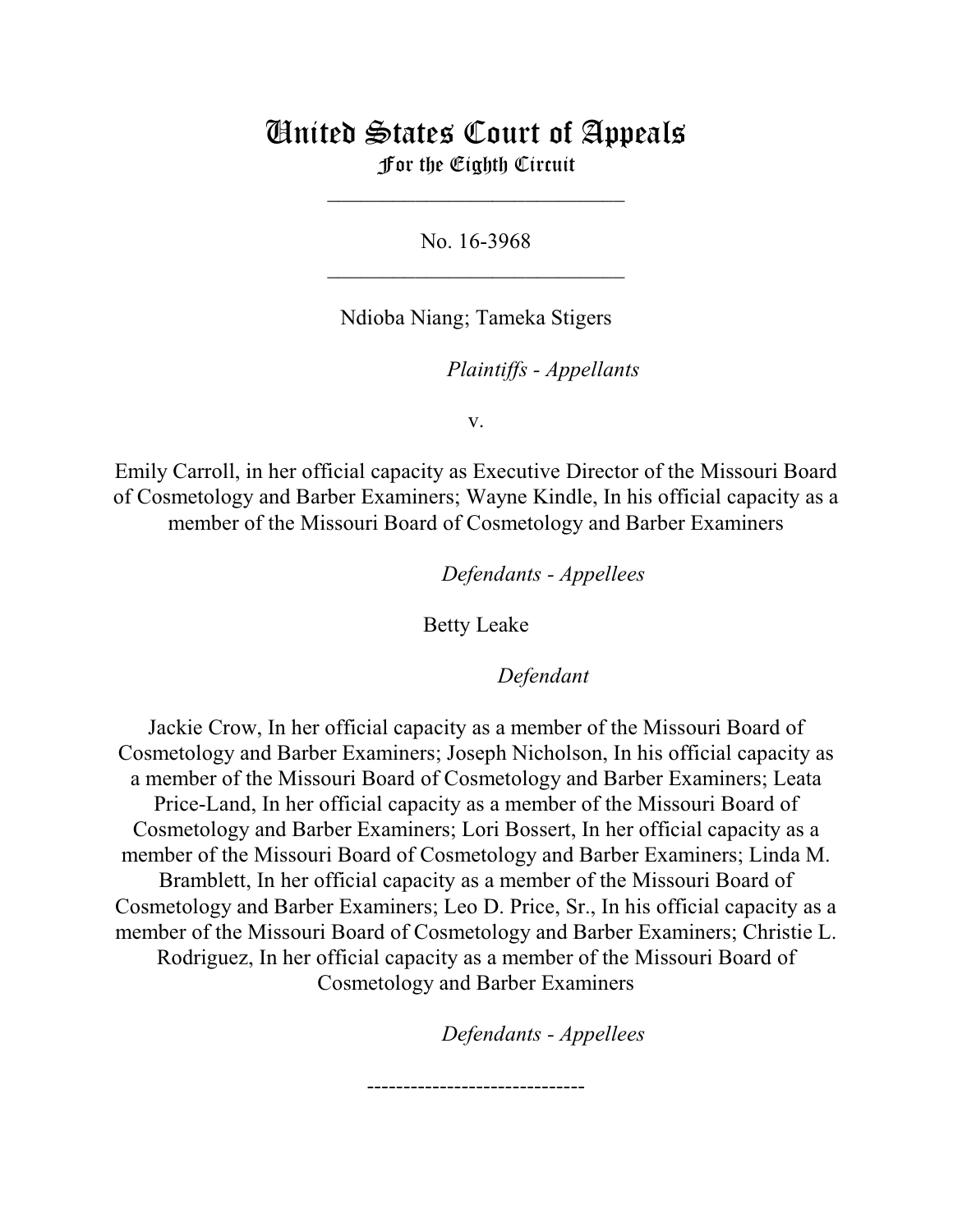Missouri African Hairbraiders and Their Customers; Pacific Legal Foundation; Public Choice Scholars; Cato Institute; Reason Foundation; Individual Rights Foundation; Senator Rand Paul; Goldwater Institute; Beacon Center of Tennessee; The Show-Me Institute

*Amici on Behalf of Appellant(s)* 

Appeal from United States District Court for the Eastern District of Missouri - St. Louis

 $\frac{1}{2}$ 

 $\frac{1}{2}$ 

 Submitted: September 20, 2017 Filed: January 11, 2018

 $\overline{\phantom{a}}$  , where  $\overline{\phantom{a}}$ 

 $\frac{1}{2}$ 

Before COLLOTON, BENTON, and KELLY, Circuit Judges.

BENTON, Circuit Judge.

Missouri statutes require African-style hair braiders to be licensed as barbers or cosmetologists. Ndioba "Joba" Niang and Tameka Stigers challenge this requirement under the Fourteenth Amendment. The district court<sup>1</sup> granted summary judgment for the State. Having jurisdiction under 28 U.S.C. § 1291, this court affirms.

African-style hair braiders are required to have a license to work for pay in Missouri. **§§ 328.020, 329.030 RSMo 2016**. License candidates must (1) complete

<sup>&</sup>lt;sup>1</sup>The Honorable John M. Bodenhausen, United States Magistrate Judge for the Eastern District of Missouri, to whom the case was referred for final disposition by consent of the parties pursuant to 28 U.S.C. § 636(c).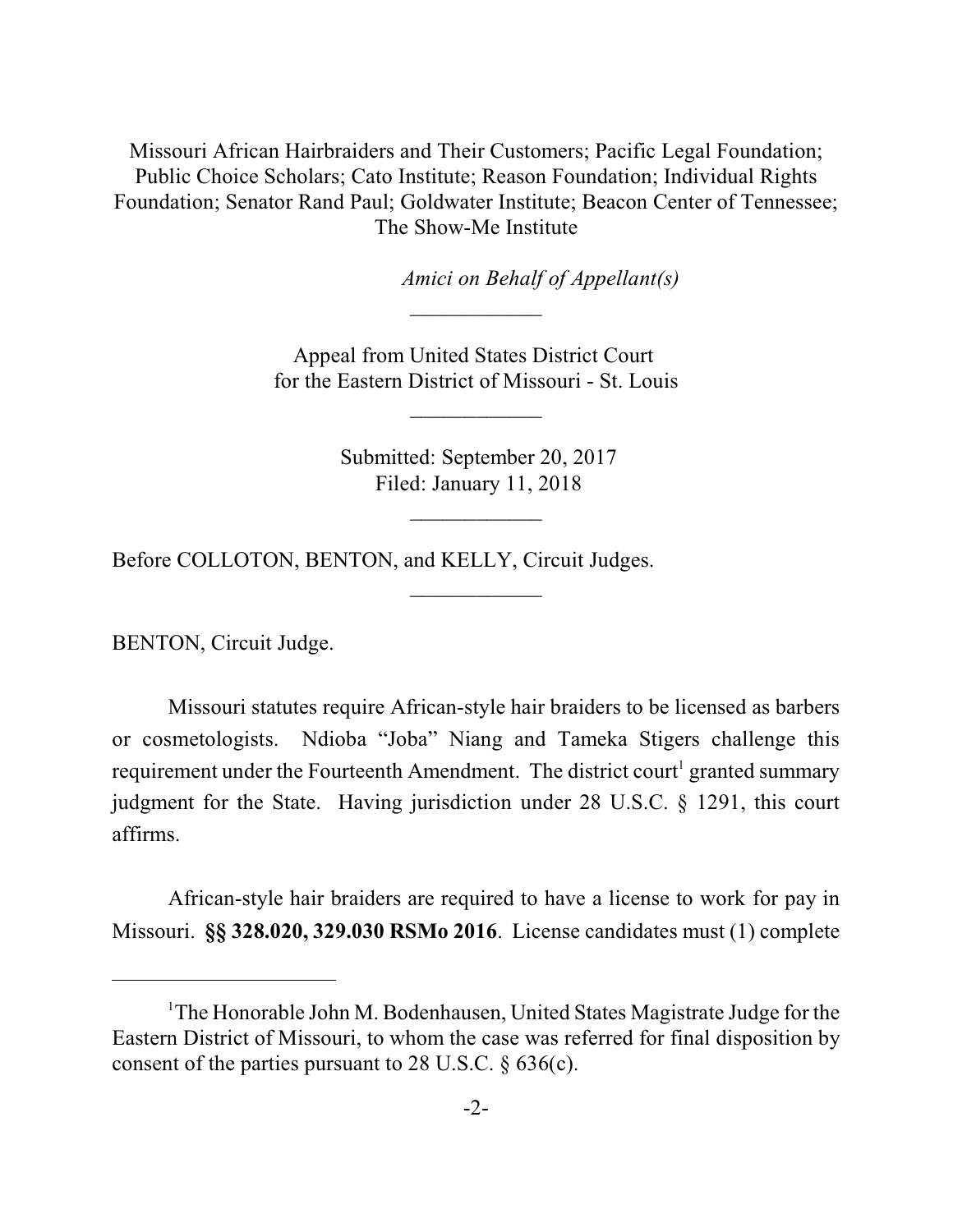a costly and time-intensive training course—1,000-hours for barbering and  $1,500$ -hours for hairdressing,  $(2)$  disclose criminal, citizenship, and limited character background, and (3) pass a licensing exam. These requirements apply to those who "cut and dress the hair for the general public" or perform "arranging, dressing, curling, singeing, waving, permanent waving, cleansing, cutting, bleaching, tinting, coloring or similar work upon the hair of any person by any means." **§§ 328.010(1)** (barbers), **329.010(5)(a)** (cosmetologists) **RSMo 2016**. Niang and Stigers—two unlicensed, compensated, African-style braiders—believe African-style braiding is different from barbering and cosmetology with distinctive techniques not covered in either training course or the exam.

This court reviews de novo a grant of summary judgment. *Torgerson v. City of Rochester*, 643 F.3d 1031, 1042 (8th Cir. 2011) (en banc). "Where a law neither implicates a fundamental right nor involves a suspect or quasi-suspect classification, the law must only be rationally related to a legitimate government interest." *Gallagher v. City of Clayton*, 699 F.3d 1013, 1019 (8th Cir. 2012). This review is "a paradigm of judicial restraint" where "a statutory classification . . . must be upheld against equal protection challenge if there is any reasonably conceivable state of facts that could provide a rational basis for the classification." *FCC v. Beach Commc'ns, Inc.*, 508 U.S. 307, 313-14 (1993) (citations omitted). Courts must give "a strong presumption of validity" to state laws. *Heller v. Doe*, 509 U.S. 312, 319 (1993) (citations omitted). Courts must be "very reluctant" to "closely scrutinize legislative choices as to whether, how, and to what extent those interests should be pursued." *United States v. Windsor*, 133 S. Ct. 2675, 2717 (2013), *quoting City of Cleburne v. Cleburne Living Ctr., Inc.*, 473 U.S. 432, 441-42 (1985). When a "rational basis" passes equal protection review, it "also satisfies substantive due process analysis." *Executive Air Taxi Corp. v. City of Bismarck*, 518 F.3d 562, 569 (8th Cir. 2008).

The braiders argue that the license requirement is not rationally related to any legitimate government interest. According to the State, its interests are protecting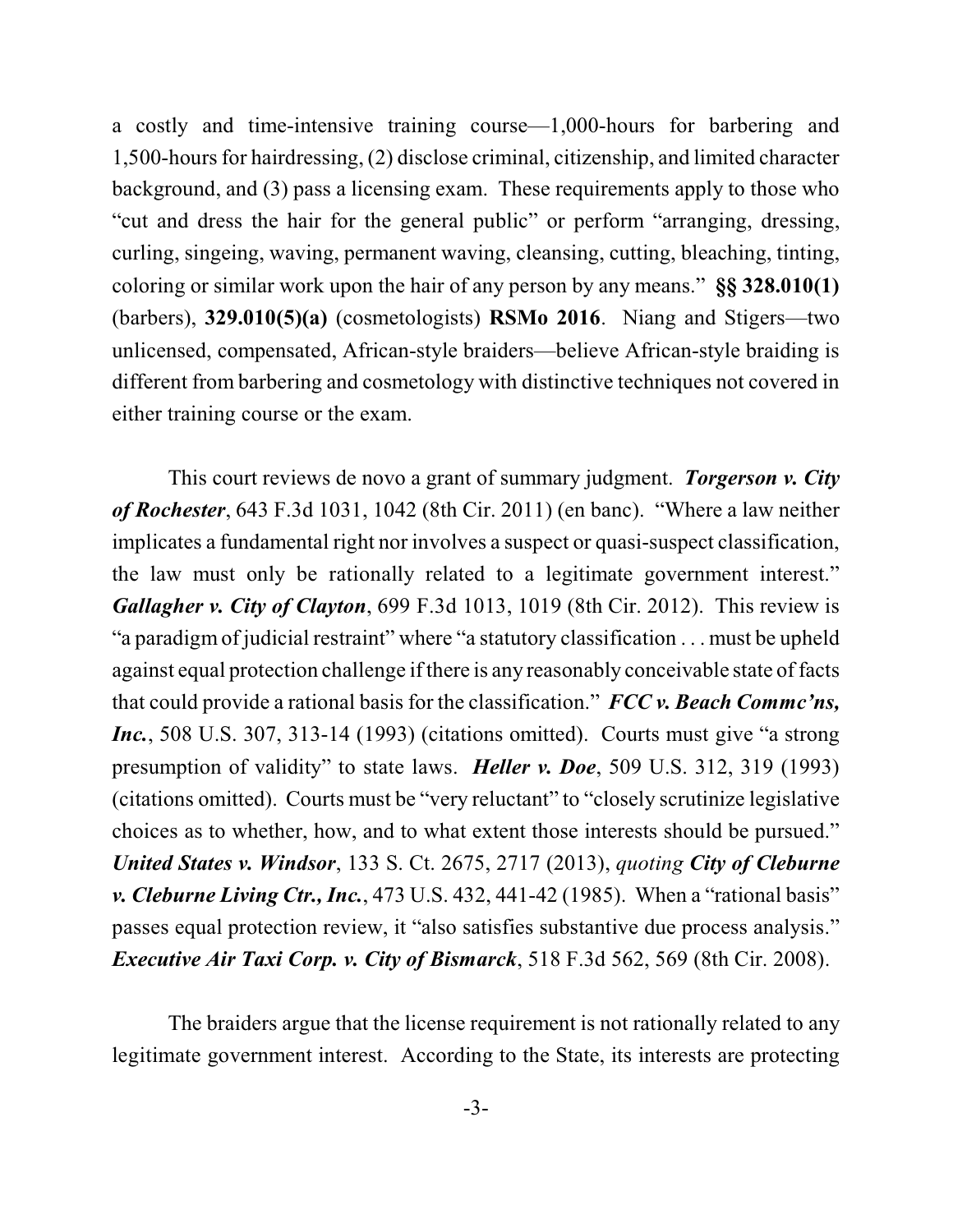consumers and ensuring public health and safety. The State offered evidence of health risks associated with braiding such as "hair loss, inflammation, and scalp infection." The State also presented evidence of scalp conditions that braiders must recognize as unsuitable for braiding.

The district court added two purposes: stimulating more education on African-style braiding and incentivizing braiders to offer more comprehensive hair care. The braiders object that the district court cannot offer justifications. To the contrary, courts are "not bound to consider only the stated purpose of a legislature." *Kansas City Taxi Cab Drivers Ass'n, LLC v. City of Kansas City*, 742 F.3d 807, 809 (8th Cir. 2013). The braiders have the burden to negate not only the State's justification, but also "every conceivable basis which might support it." *FCC*, 508 U.S. at 315 (internal quotations and citations omitted).

As the braiders acknowledge, the license requirement furthers legitimate government interests in health and safety. *See Barsky v. Bd. of Regents of U.*, 347 U.S. 442, 449 (1954) (as "a vital part of a state's police power," it may "establish and enforce standards of conduct within its borders relative to the health of everyone there," including "the regulation of all professions concerned with health."). In the cases the braiders cite, the government did not have a legitimate interest. *See Craigmiles v. Giles*, 312 F.3d 220, 224 (6th Cir. 2002) (restricting casket sales to funeral directors—"protecting a discrete interest group from economic competition"—"is not a legitimate governmental purpose"); *St. Joseph Abbey v. Castille*, 712 F.3d 215, 222 (5th Cir. 2013) (same); *Ranschburg v. Toan*, 709 F.2d 1207, 1211 (8th Cir. 1983) (finding "intent to discriminate is not a legitimate state interest"); *Fowler v. United States*, 633 F.2d 1258, 1263 (8th Cir. 1980) ("no rational interest" "to summarily discharge without cause a mentally retarded worker, but not a non-retarded worker who performs the same job").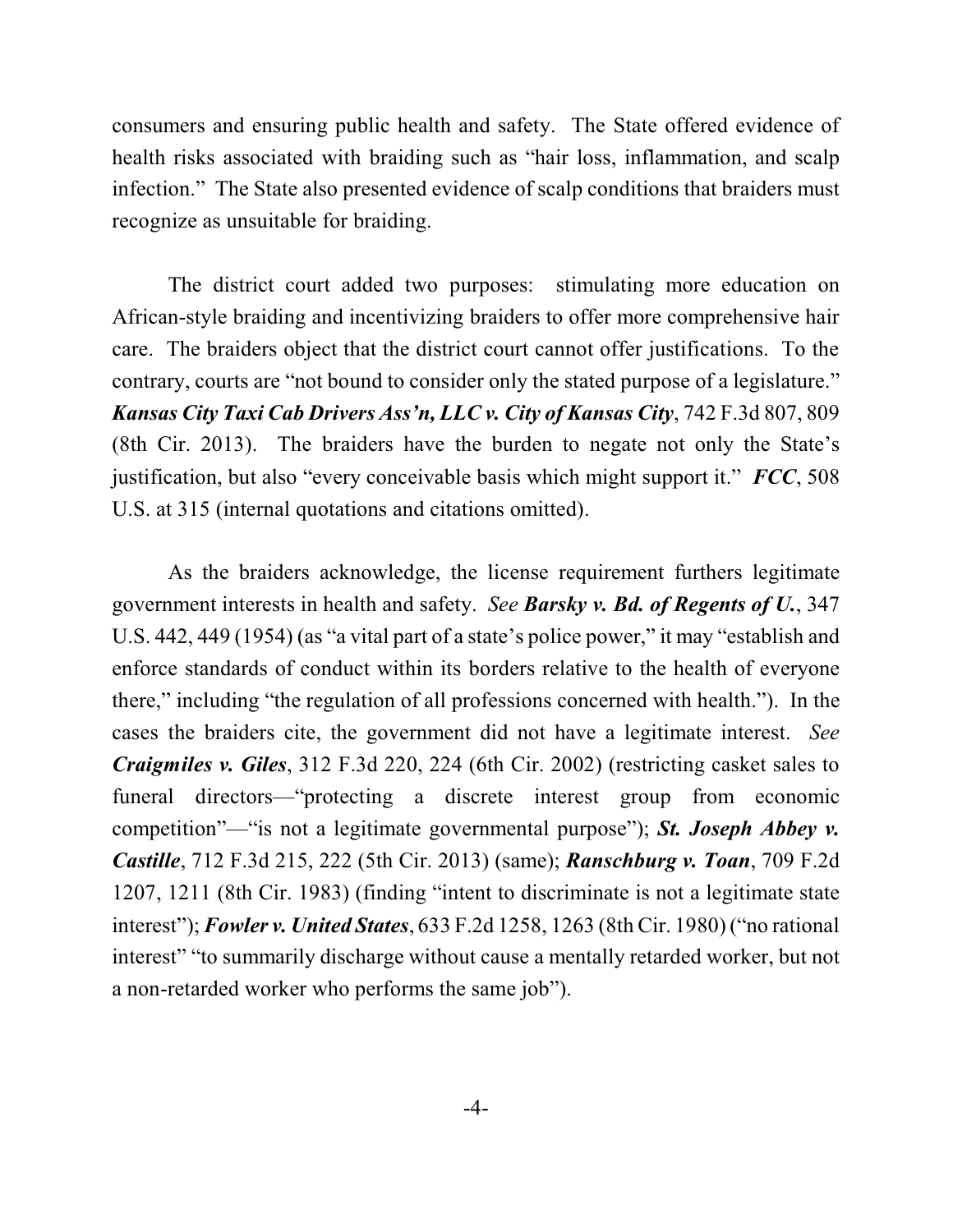The braiders argue that the State's means do not fit its purposes. They emphasize an exception allowing unlicensed braiding "without the use of potentially harmful chemicals . . . while working in conjunction with any licensee for any public amusement or entertainment venue." *See* **§ 316.265 RSMo 2016**. The braiders also cite a legislative proposal by the licensing Board for a special barber/cosmetology license for braiders.

The licensing requirement is rationally related to the State's interest in public health and safetynotwithstanding the licensing exception and the legislative proposal. The State is not required to "choose between attacking every aspect of a problem or not attacking the problemat all." *United Hosp. v. Thompson*, 383 F.3d 728, 733 (8th Cir. 2004), *quoting Dandridge v. Williams*, 397 U.S. 471, 487 (1970). "[E]ven when there is an imperfect fit between means and ends" courts are still compelled under rational basis review "to accept a legislature's generalizations." *Heller*, 509 U.S. at 321. The fit need only be arguable and rational, with "some footing in the realities of the subject addressed by the legislation." *Id.* "The assumptions underlying these rationales may be erroneous, but the very fact that they are arguable is sufficient." *FCC*, 508 U.S. at 320 (internal quotations and citation omitted). "It is enough that the State's action be rationally based and free from invidious discrimination." *Dandridge*, 397 U.S. at 487. *See also Schware v. Bd. of Bar Exam. of N.M.*, 353 U.S. 232, 239 (1957) (a state violates the Fourteenth Amendment when its "action is invidiously discriminatory"). Here, the fit between the licensing requirement and the State's interest is imperfect, but not unconstitutionally so.

The braiders assert that the Missouri licensing regime is too overbroad and under-inclusive to be rationally related to the State's interest. They cite the State's concession that only about 10 percent of the required training courses is relevant to African-style braiders, and that almost all the exams do not test on braiding. To the contrary, the State "may exact a needless, wasteful requirement in many cases," which may "not be in every respect logically consistent with its aims" but still be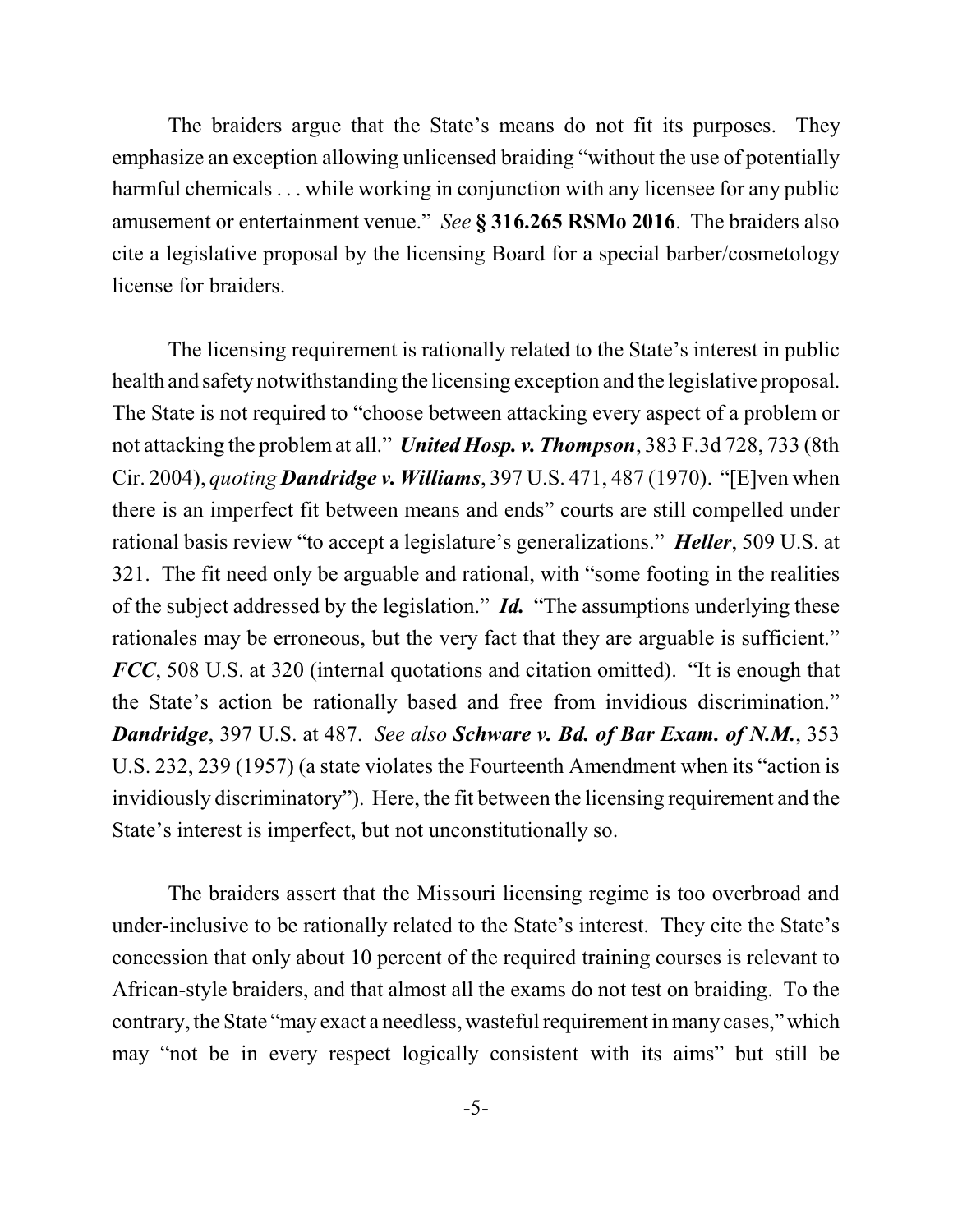"constitutional." *Williamson v. Lee Optical of Okla., Inc.*, 348 U.S. 483, 487-88 (1955). "It is enough" that the State identify "an evil at hand for correction" and believe regulation "was a rational way to correct it." *Id.* at 488. "A State can require high standards of qualification" if it has "a rational connection with the applicant's fitness or capacity to practice." *Schware*, 353 U.S. at 239. There may be advantages and disadvantages to a license requirement, "[b]ut it is for the legislature, not the courts, to balance" them. *Williamson*, 348 U.S. at 487.<sup>2</sup>

Finally, the braiders argue that the statutes violate equal protection by treating different professionals—braiders and barbers/cosmetologists—similarly. The premise of this argument is wrong. The braiders define their profession as "braiding, locking, twisting, weaving, cornrowing, or otherwise physically manipulating hair without the use of chemicals that alter the hair's physical characteristics." The braiders' definition isrational, but it is not the only rational way to define professions that involve hair dressing and other similar services. And their definition falls squarely within the scope of the definitions of barbering and cosmetology that the Missouri legislature has chosen. Barbering is to "dress the hair for the general public." **§ 328.010(1) RSMo 2016**. Cosmetology is "arranging, dressing . . . or similar work upon the hair of any person." **§ 329.010(5)(a) RSMo 2016**. A legislature rationally could conclude that African-style braiding is not a different profession than barbering or cosmetology. "We see no constitutional reason why a

The braiders' citations to *Peeper v. Callaway Cty. Ambulance Dist.*, 122 F.3d 2 619 (8th Cir. 1997) are not persuasive because it is a non-economic case about restraints on First Amendment rights. *See Kansas City Taxi*, 742 F.3d at 810 (acknowledging non-economic cases are not persuasive in the local economic sphere); *Lee v. Driscoll*, 871 F.3d 581, 585 (8th Cir. 2017) (interpreting *Peeper* as addressing restrictions on the First Amendment right to associate).